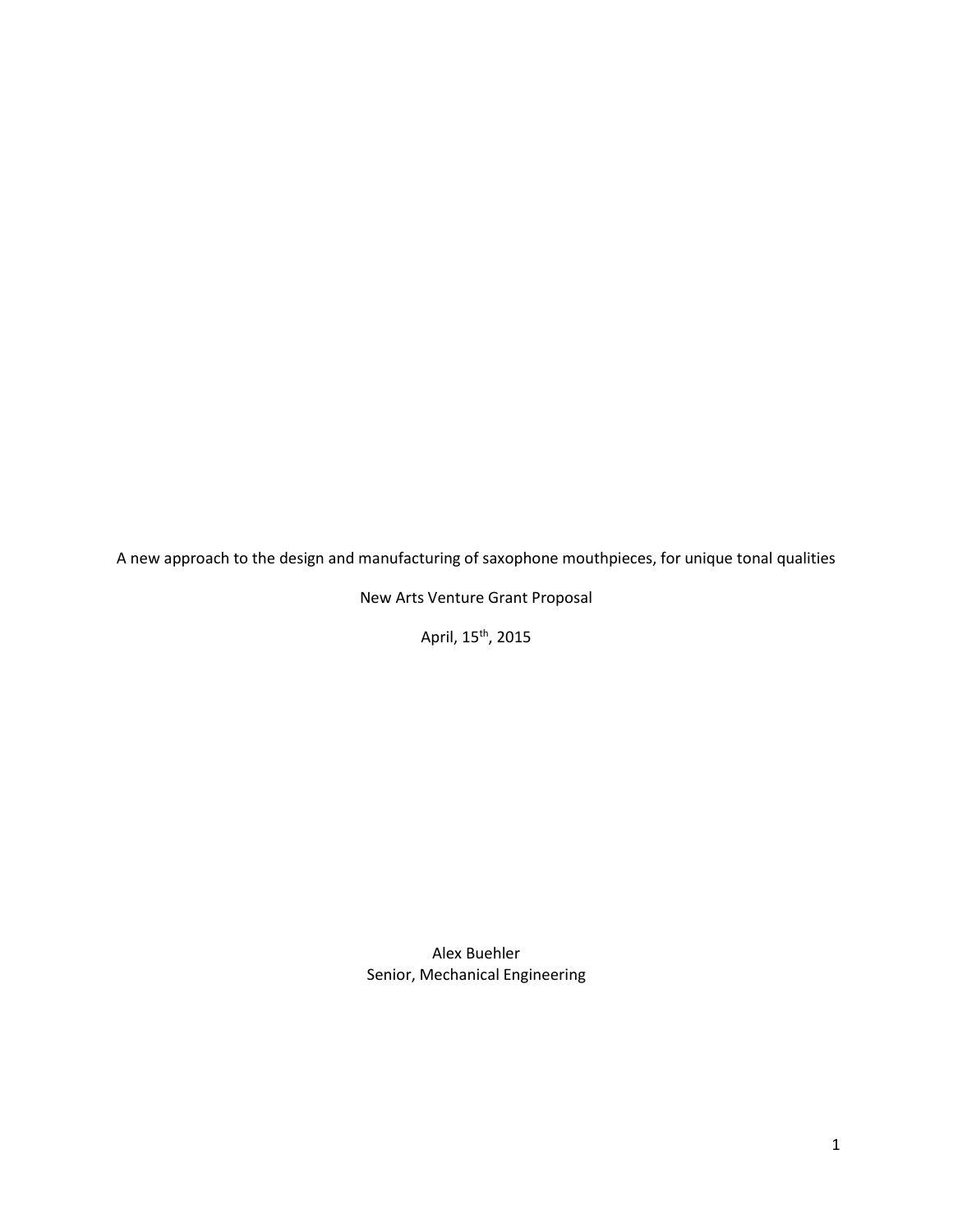# **Table of Contents**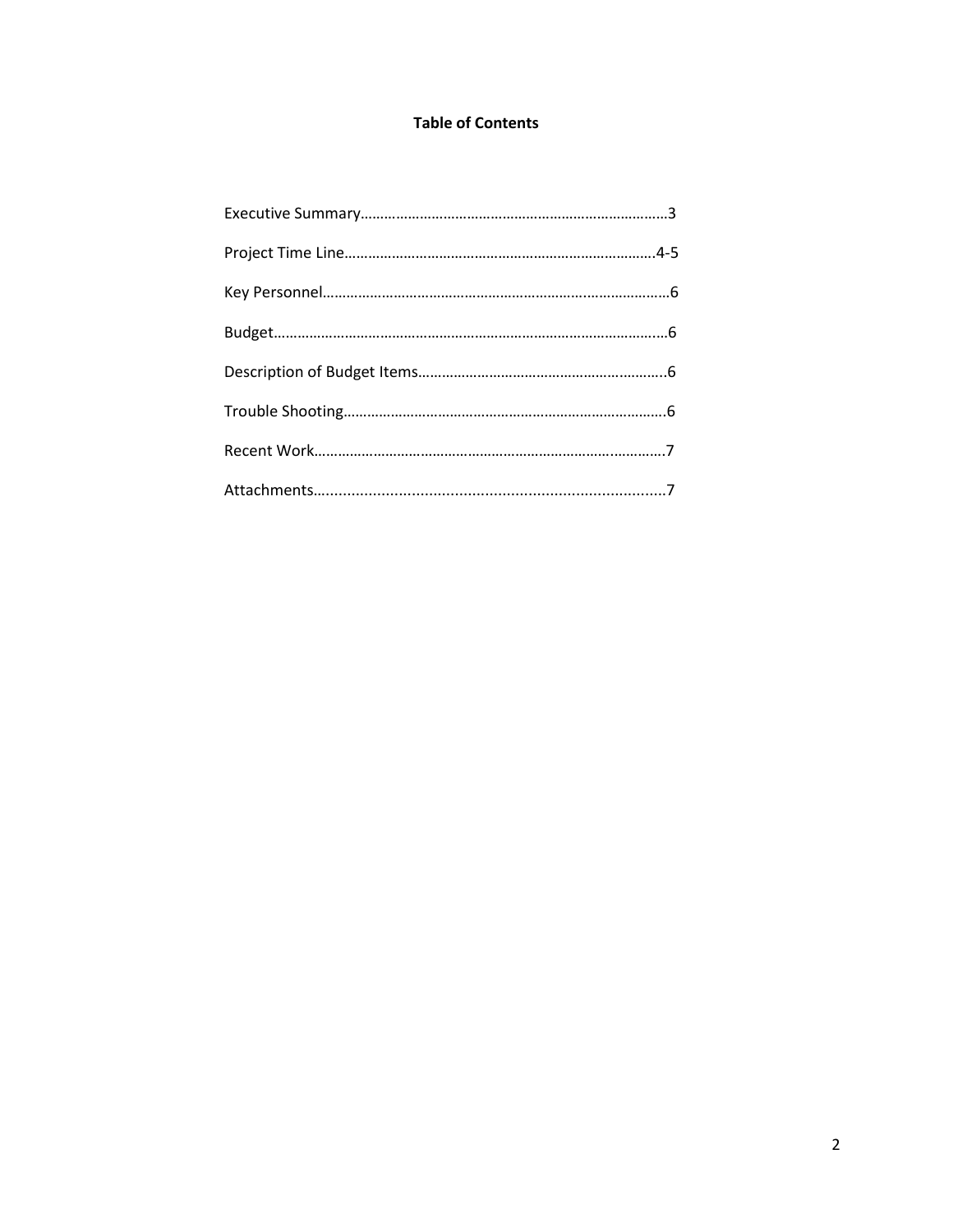#### **Executive Summary**

As the current school year comes to a close, this will be the ninth year that I have been involved in a jazz ensemble. In jazz music, I have always appreciated the artistic freedom that the musician is given, both through what they play, as well as the sound they produce. As I listen to old recordings of myself, it is easy to hear how my sound has evolved over the years from a darker velvety sound, to now a more bright and edgy tone. The mouthpiece I was playing on and its design made a huge impact on how I sounded on the saxophone.

Mouthpieces are designed with different internal features to affect the quality of the tone being produced, as well as the ease of projection. The features that can be created in a mouthpiece are limited by the way that they are manufactured. Current mouthpieces are manufactured by using traditional means of manufacturing that remove material to create the desired shape.

I propose to design and manufacture mouthpieces using additive manufacturing. Using additive manufacturing's unlimited geometric complexity will allow for new designs to be attempted that have never been possible before, specifically, altering the internal geometries of the mouthpiece. I believe that these designs could then lead to new tonal qualities to be possible on the saxophone. For example, a standard mouthpiece has an internal cavity that is cylindrical. If it were desired to have an internal cavity that not only cylindrical, but was also tapered, that would be very difficult to manufacture by traditional means. Because additive manufacturing builds parts layer by layer, this cylindrical tapered design would be feasible to build.

For this project I will be under the supervision of Professor Krishnan Suresh in the Engineering Representations and Simulations Laboratory. Professor Suresh has an extensive knowledge of simulations and additive manufacturing, and will be able to help me design, simulate, and 3D print different mouthpieces.

I plan to enter this project into the American Society of Mechanical Engineers 2016 Innovative Additive Manufacturing 3D Competition (IAM3D) at the ASME International Design and Engineering Technical Conference & Computers and Information in Engineering and Additive Manufacturing 3D Printing Conference. At this conference I will be able to showcase the research as well as the collaboration between engineering and the arts at UW Madison.

Through exploiting additive manufacturing's ability to print complex structures, new designs for mouthpieces can be made, that never before would have been possible. Based on conjecture, these new designs could lead to completely new tonal qualities to be achievable on the saxophone. This project could give more artistic liberties to saxophone players through allowing them to achieve a wider variety of tonal qualities through simply altering the internal geometries of the mouthpiece.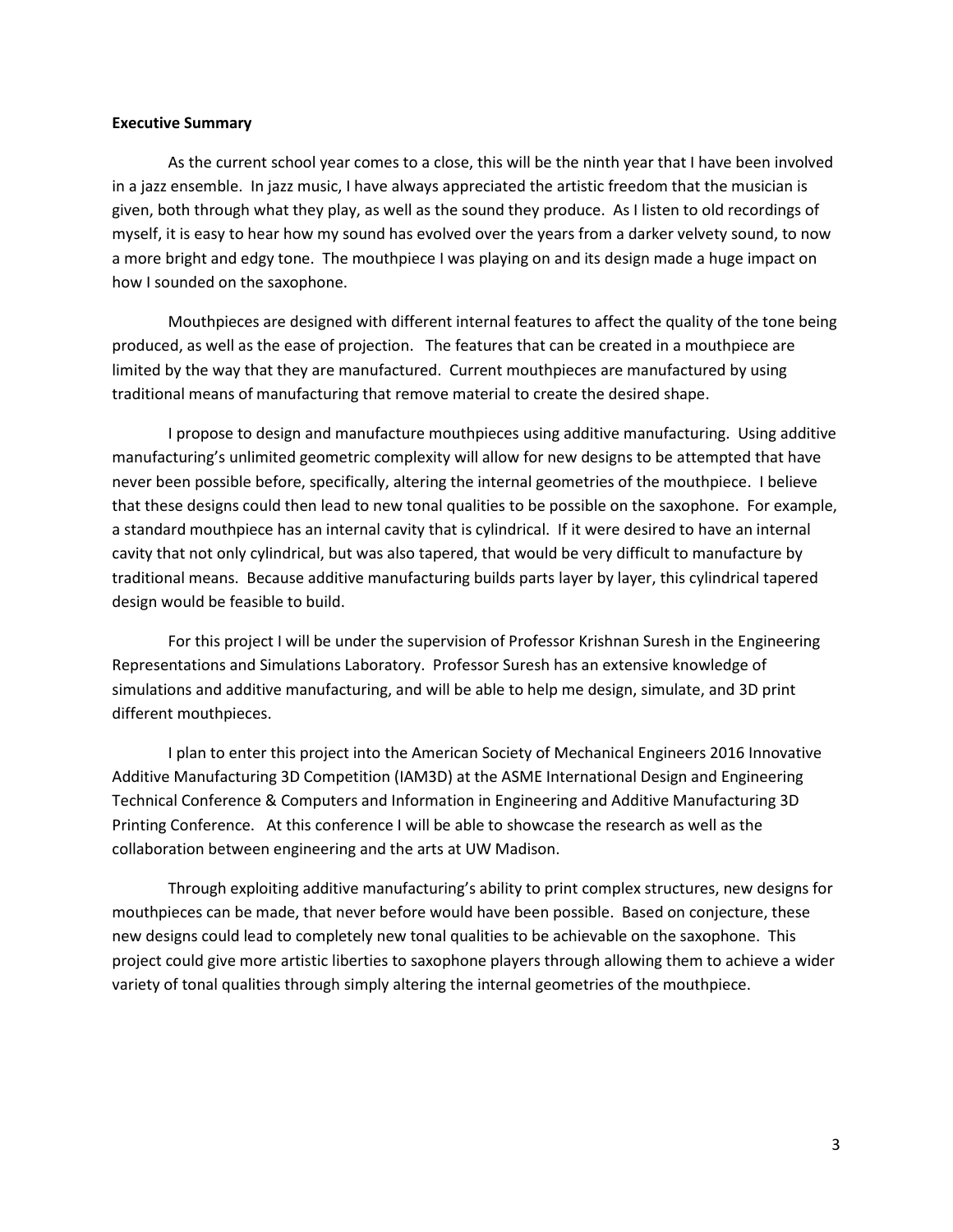## **Project Timeline**

I have already begun the initial steps of this project. As a proof of concept, I have created a replication of a mouthpiece that I currently play on a computer aided design software called SolidWorks. Through using a 3D printer at the Wisconsin Institute of Discovery, I have printed a prototype of this model, which can be seen in the pictures below. Unfortunately, this prototype was unsuccessful at producing sound, however, adjustments will be made to the model and another prototype will be printed and tested.



Figure 1: Top view of 3D printed mouthpiece.



Figure 2: Bottom view of 3D printed mouthpiece.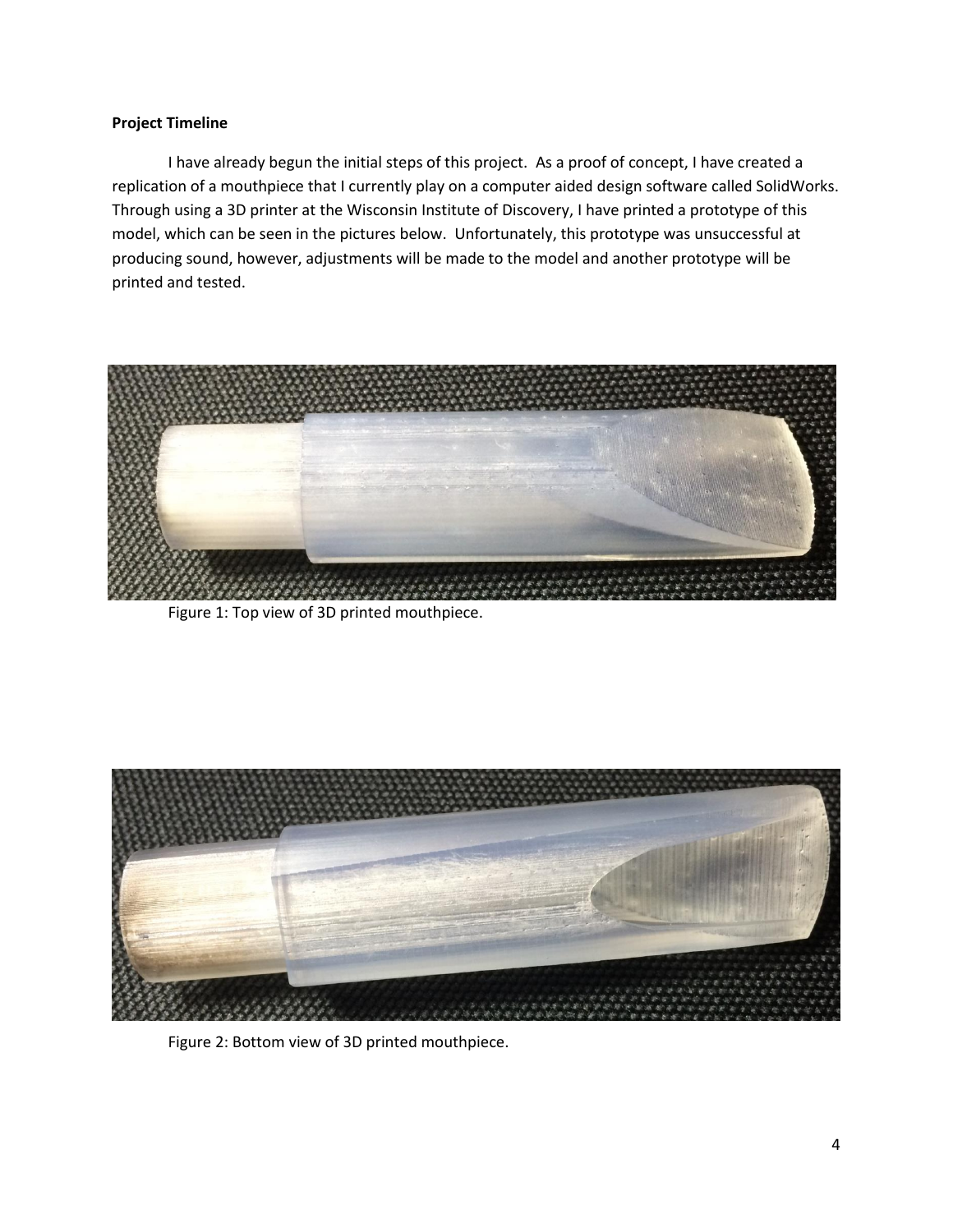

Figure 3: 3D printed mouthpiece next to traditional metal mouthpiece.

The future timeline for this project would be as follows:

- May October: Design and simulate mouthpieces.
- October- December: Print and test designs.
- January: Submit findings to IAM3D competition.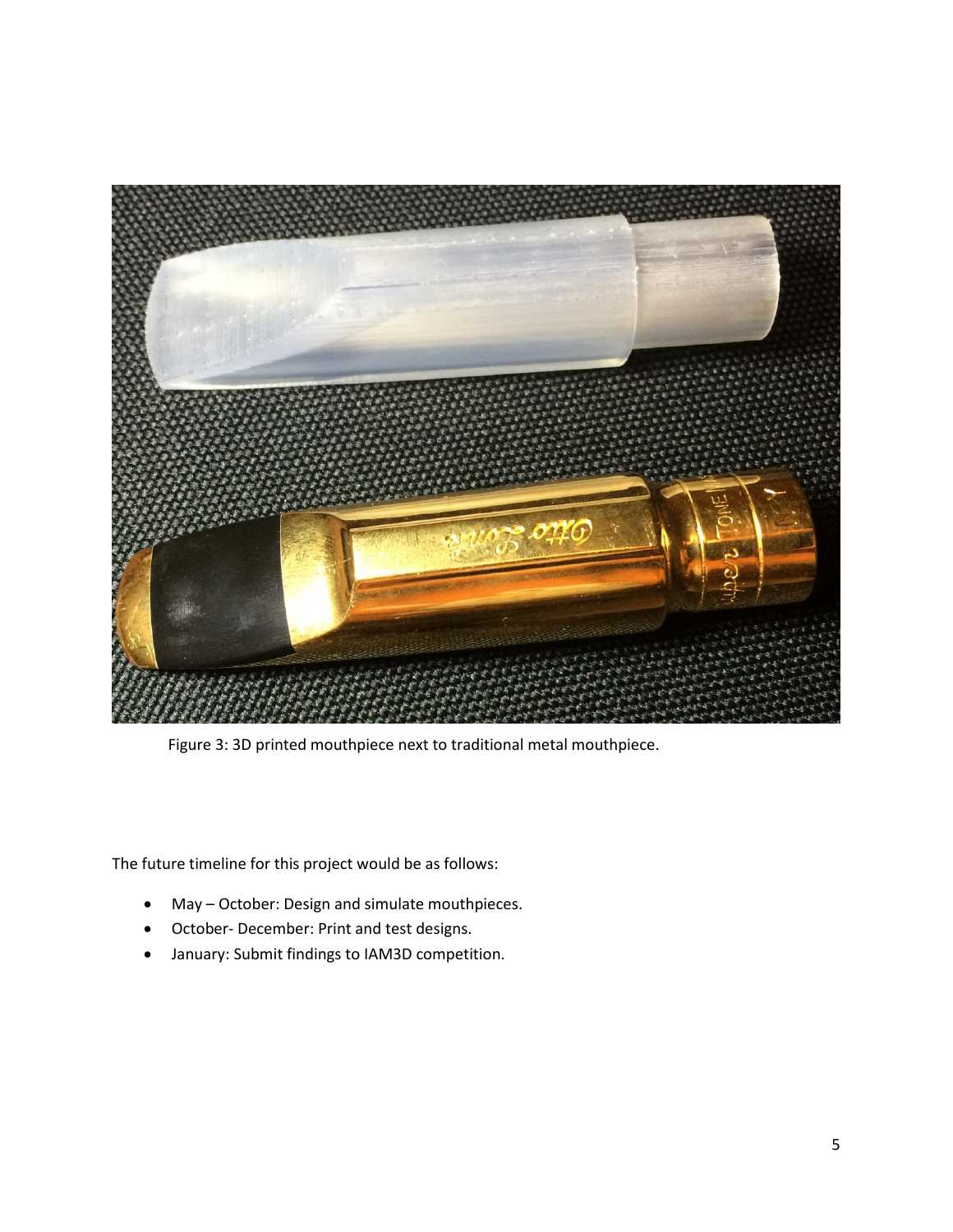### **Key Personnel**

**Alex Buehler** is a senior majoring in Mechanical Engineering at UW-Madison. He has been heavily involved in the music department at UW Madison through playing in the Jazz Orchestra (2012-2013), the Blue Note Combo (2013-2014), and also the Latin Jazz Ensemble (2014-2015). Alex has experience with computer modeling and 3D printing through the Faustin Prinz Undergraduate Research Fellowship through the Mechanical Engineering Department. Through this fellowship Alex has worked under Professor Krishnan Suresh in the Engineering Representations and Simulations Laboratory.

**Professor Krishnan Suresh** is an Associate Professor in the Department of Mechanical Engineering at UW-Madison. Professor Suresh performs research in high performance computing in different areas including topology optimization as well as solid mechanics and finite element analysis. Professor Suresh also develops algorithms for optimization of 3D printed parts. Professor Suresh will use his expertise to advise Alex, and help with simulations, modeling, and printing mouthpieces.

#### **Budget**

| <b>Item</b> | Amount  |
|-------------|---------|
| 3D printing | \$2,000 |

### **Description of budget items**

3D printing for this project will be done at the Wisconsin Institute of Discovery. The prototype mouthpiece that was printed cost approximately \$50. With \$2,000 I will be able to print and test up to 40 different mouthpiece designs.

## **Trouble shooting**

The way that different designs will be tested, will be through using a spectral analysis of the sound produced by each printed mouthpiece. A spectral analysis shows the frequency vs. the amplitude. Using a spectral analysis will allow for the determination of different type of tones being produced. If there are more frequencies about the played frequency, then a brighter sound will be exhibited by that design. If there are more frequencies below the played frequency, then this will be a darker sound.